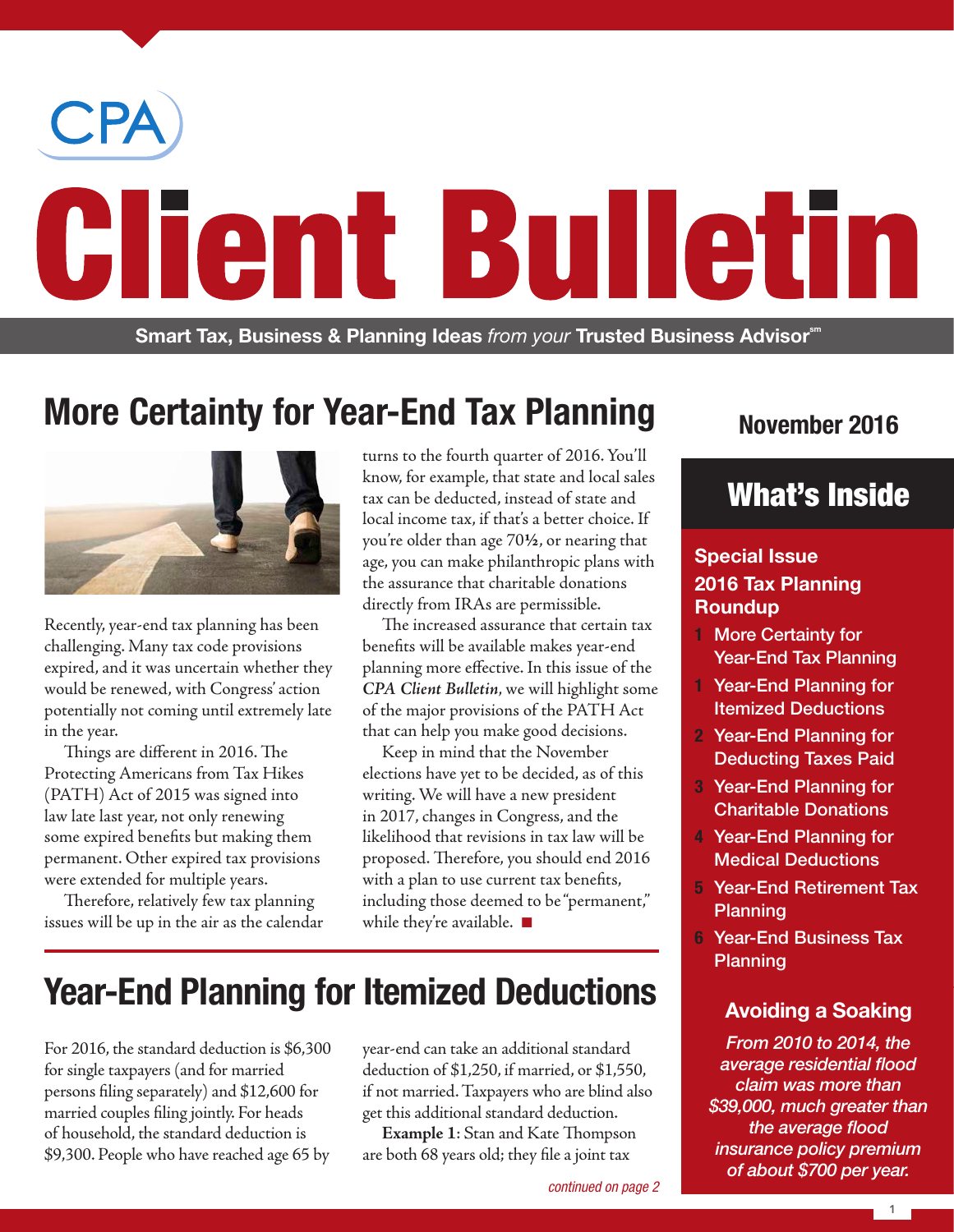#### *continued from page 1*

return. Their standard deduction for 2016 is the basic \$12,600 for couples filing jointly plus \$1,250 for Stan and \$1,250 for Kate, for a total of \$15,100. (If one of them was blind, that amount would increase by \$1,250, to \$16,350.)

These standard deductions are claimed by most taxpayers. However, you also have the opportunity to itemize deductions on Schedule A of Form 1040 when you file your income tax return. If the total of your itemized deductions exceeds your standard deduction, you can save tax by itemizing.

**Example 2:** In example 1, the Thompsons had a standard deduction of \$15,100. If the amounts they could deduct on Schedule A, for medical and dental expenses; taxes paid; interest paid; charitable gifts; casualty and theft losses; job expenses; and miscellaneous deductions total \$15,000, this couple will be better off by not itemizing and taking the standard deduction. On the other hand, if that total is \$16,000, the Thompsons should file Schedule A and increase their tax deduction by \$900: \$16,000 instead of \$15,100.

For effective year-end planning, estimate your potential itemized deductions for 2016 well in advance of December 31. If you see you will benefit by itemizing, you may decide to accelerate certain payments into 2016. In many cases, the extra payments will be fully deductible. Conversely, if you are far below the standard deduction amounts, you won't get any tax benefit from, for example, writing a modest check to charity. You may decide to postpone the donation until sometime in 2017, when you might be itemizing and get a tax benefit from your contribution.

Our office can meet with you before year-end to go over your records and indicate whether you should make tax saving payments by year-end, in the expectation of itemizing deductions.  $\square$ 

## **Year-End Planning for Deducting Taxes Paid**

As mentioned on page 1, a new law makes the sales tax deduction permanent. Keep in mind that you deduct sales tax *instead* of state and any local income tax. You can't deduct both sales and income taxes.

The new provision obviously will benefit taxpayers who live in Alaska, Florida, Nevada, South Dakota, Texas,

### **Trusted Advice**

#### *Local Benefits Tax*

- Many states and counties impose local benefit taxes for improvements to property.
- These taxes might be assessments for streets, sidewalks, and sewer lines.
- You cannot deduct these taxes. However, you can increase the cost basis of your property by the amount of the assessment, which may result in a lower tax on an eventual sale of your property.
- Local benefits taxes are deductible if they are for maintenance or repair, or interest charges related to those benefits.

Washington, and Wyoming, none of which has state income tax. If you live in such a state and it pays for you to itemize, you can deduct sales tax you paid.

Residents of other states who itemize their deductions must decide whether to deduct sales or income tax.

**Example 1:** As the year-end nears, Tara Lane calculates how much state income tax she will wind up paying in 2016. That includes amounts withheld from her income and any estimated tax payments. Suppose the total will be \$5,000. If Tara will have paid more than \$5,000 in sales tax for the year, she should deduct sales tax on her federal return. Otherwise, she should take her \$5,000 state income tax deduction.

To calculate her sales tax payments, Tara can check her receipts for the year. Lacking complete records, Tara can use the Optional Sales Tax Tables provided by the IRS in the instructions to Schedule A. Still another option is to use the IRS Sales Tax Deduction Calculator, at https://apps.irs.gov/app/stdc/, which calculates the amount of the deduction based on the tables for you.

The higher your income (including tax-exempt interest income and certain



other inflows), the more sales tax you'll be assumed to have paid using the tables. Regardless of your income, however, you add the amount of tax you paid for motor vehicles (leased or purchased), aircraft, boats, residences, or home building materials to the amount from the IRS tables to determine your total allowable sales tax deduction. If all the allowable sales tax deduction amount exceeds the income tax deduction amount, deduct the sales tax rather than the income tax.

That's where year-end planning for sales tax can come in. Buy big-ticket items before year-end if the tax on those items will be deductible. If a deduction is unlikely, you might decide to postpone the purchase until 2017.

#### Beyond sales tax

If you decide to deduct state and local income tax payments rather than sales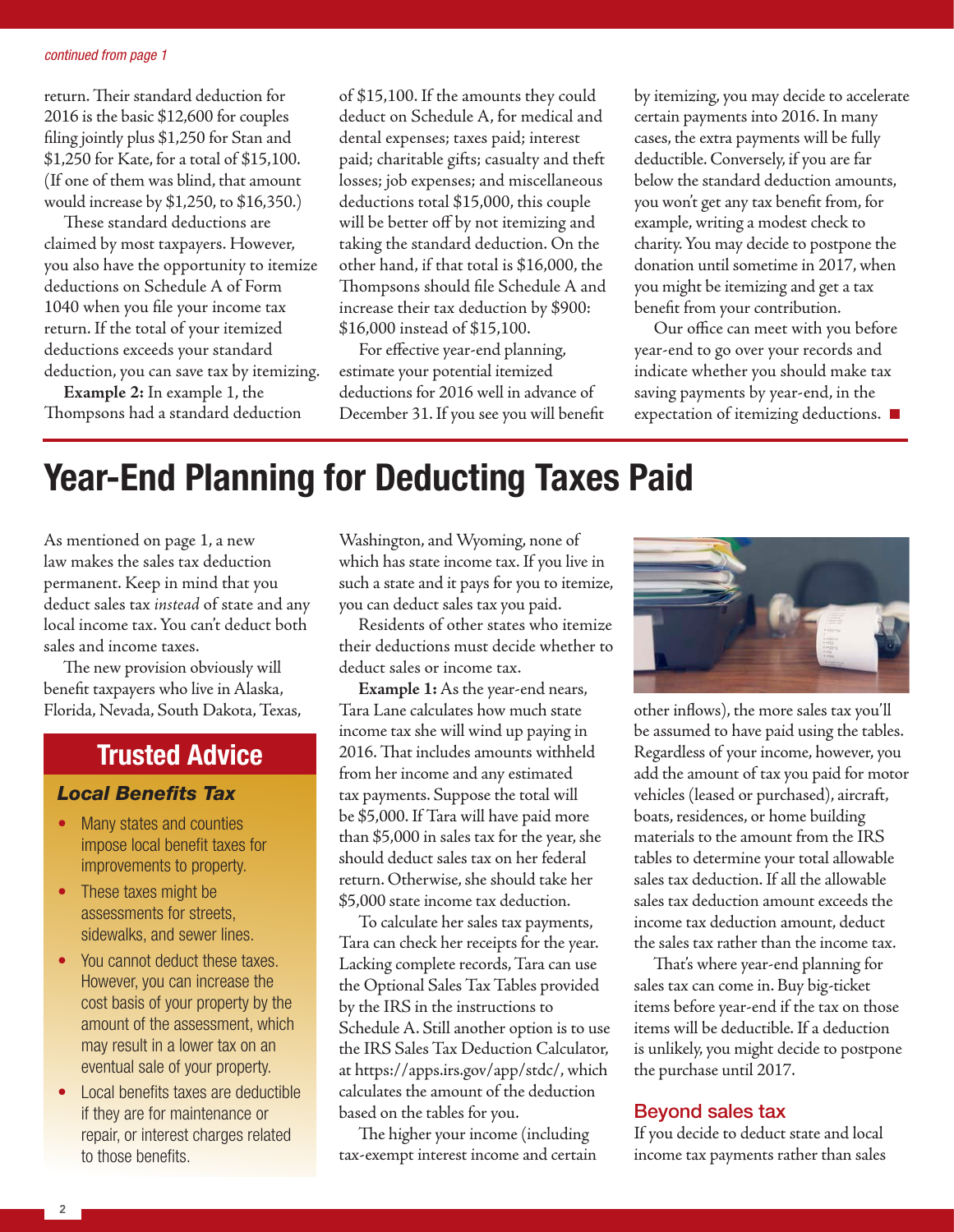tax, you might choose to accelerate estimated state and local income tax payments due in early 2017 to late 2016, increasing the deductible amount for this year. Similarly, you may be able to move scheduled property tax payments from 2017 to 2016 for an earlier deduction. Both of those tactics, though, may raise

your tax bill if you'll owe the alternative minimum tax (AMT). Our office can let you know how the AMT would affect prepaying state or local taxes.

## **Year-End Planning for Charitable Donations**

The PATH Act, passed at the end of 2015, exempts certain IRA-to-charity transfers from income tax. For most people, moving money from an IRA to a charity is a taxable withdrawal, subject to income tax. However, once you reach age 70½, such transactions may be untaxed as a Qualified Charitable Distribution (QCD).

QCDs are now a permanent tax code provision. Everyone who passes the age test can donate up to \$100,000 a year from a traditional IRA to one or more charities. A QCD generally must go directly from the IRA to an eligible charity. (Transfers to donor advised funds can't be considered QCDs.)

At first glance, QCDs seem to be a wash. You won't report taxable income, but you also won't get a tax deduction for the donation. Drilling down, though, QCDs may offer tax savings to many seniors.

#### Itemizing not necessary

Among the beneficiaries from QCDs are the many taxpayers who don't itemize deductions.

**Example 1:** Victor and Wendy Young are both age 65 or older, so they qualify for a standard deduction of \$15,100 in 2016, as explained previously in this issue. The Youngs have paid off their home mortgage, so they don't have deductible interest expenses. In retirement, the couple's income has dropped, reducing the state income tax they pay. Consequently, the Youngs do not have enough deductions to make itemizing worthwhile, so they will take the standard deduction.

Assume that the Youngs typically make \$4,000 of charitable donations

during the year-end holiday season. Taxpayers taking the standard deduction get no tax benefit from charitable contributions; therefore, if Wendy Young is age 68, she will get no benefit from charitable gifts.

However, suppose that Victor Young is 72 and is eligible for QCDs. Taxpayers older than 70½ must take required minimum distributions (RMDs) from traditional IRAs; assume Victor's RMD for 2016 is \$10,000. The couple would owe tax on that \$10,000 RMD on their joint tax return. However, Victor can make their usual \$4,000 of charitable donations directly from his IRA, as tax-free QCDs.

Those QCDs will count towards Victor's RMD, so he'll only have to take the \$6,000 balance in taxable distributions from his IRA, not \$10,000. Therefore, the Youngs will save tax by using QCDs. They'll retain the \$4,000 that would have passed from their checking account to charity, to spend, invest, or use for family gifts.

### Adjusting income down

QCDs also can help taxpayers who itemize deductions by reducing their adjusted gross income (AGI).

**Example 2.** Mary North, age 75, who has a \$20,000 RMD this year, plans to itemize deductions. That RMD would increase Mary's AGI by \$20,000, as reported on page 1 of her tax return.

Suppose that Mary will make \$15,000 of deductible charitable contributions at year-end 2016. If Mary makes those donations from her regular checking account, the deduction for them would be included in itemized

deductions on page 2 of her tax return, without affecting her reported AGI.

Instead, Mary makes her \$15,000 of year-end donations as QCDs, reducing her taxable RMD to \$5,000, instead of \$20,000. By doing so, Mary effectively reduces her reported AGI by \$15,000. A lower AGI may provide tax savings throughout Mary's tax return. She might qualify for a larger itemized medical and dental deduction, for instance, or a larger itemized miscellaneous deduction.

#### Planning ahead

Although QCDs are limited to people age 70½ or older, the fact that they are now permanent can affect year-end planning for younger people as well. Taxpayers in their 60s, for example, might defer some donations to the future, when they can get the tax benefits of QCDs. That's especially true for those who don't itemize deductions, or those who plan large donations and also expect large RMDs.

Taxpayers younger than 70½ also may wish to reconsider year-end Roth IRA conversions. (See the article on Retirement Tax Planning in this issue.) One reason for converting some or all of a traditional IRA to a Roth IRA is to reduce or avoid RMDs because Roth IRA owners never have required distributions. However, year-end Roth IRA conversions will add to your tax bill for 2016 at your highest marginal tax rate.

Some people may decide to forgo a Roth IRA conversion and leave money to grow in their traditional IRA, taxdeferred. Once age 70½ is reached and QCDs are permitted, traditional IRA dollars can go to charity, untaxed, as QCDs. This will reduce the amount of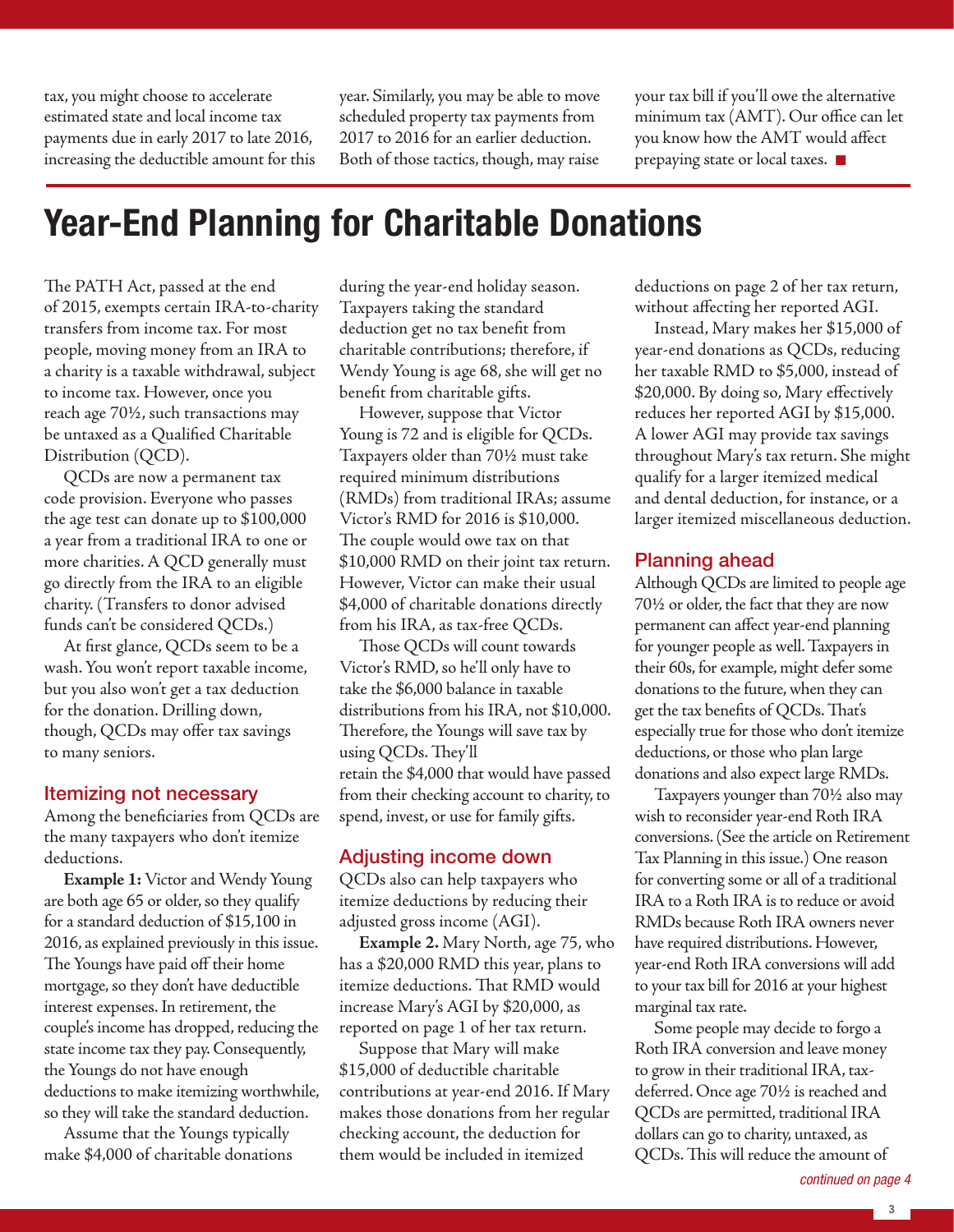AGI that otherwise would be reported from RMDs. Our office can help you plan for the impact of QCDs on your charitable planning, now and in the future.

#### Beyond QCDs

If QCDs don't play a role in your plans, traditional strategies for year-end

donations still apply. It often makes sense to donate appreciated securities to charity, rather than write checks. When you donate appreciated securities held for more than a year, you'll get a deduction for the current value of those securities and avoid paying tax on the unrealized gains.

Donating appreciated securities to many charities can create paperwork headaches, though, so you might want to make those donations through a donor advised fund for the same tax benefit. Donor advised funds are offered by many financial firms and community organizations.  $\blacksquare$ 

# **Year-End Planning for Medical Deductions**

The PATH Act of 2015 is not the only recent tax law affecting year-end planning this year. One provision of the Affordable Care Act, passed back in 2010, comes into play now. For taxpayers age 65 or older, it may pay to incur optional medical expenses by December 31, 2016.

Under the Affordable Care Act, the threshold for deducting unreimbursed medical and dental outlays was raised in 2013 from 7.5% to 10% of AGI. However, the 7.5% hurdle was kept in place for four years for taxpayers 65 or older. (Only unreimbursed medical bills greater than the threshold can be deducted.)

**Example 1:** Owen Palmer, age 63, has an AGI of \$100,000 in 2016 and \$9,500 in medical bills. For Owen, the deductibility threshold is \$10,000 (10% of \$100,000), so he'll get no medical deduction.

**Example 2:** Owen's neighbor Rona Sanders, has the same \$100,000 AGI and \$9,500 in medical bills. However, Rona is 67, so her threshold is only \$7,500 (7.5% of \$100,000). Therefore, Rona can deduct \$2,000 of her medical costs.

Starting in 2017, the 10% threshold will apply to everyone. Therefore, seniors have an incentive to increase their medical outlays if they'll reach the lower percentage this year. Once you've cleared the relevant hurdle, all medical costs will be fully deductible.

### Premiums included

You might be surprised at how many expenses can be classed as medical deductions. Medicare Part B premiums, for example, count as potentially deductible medical expenses. That's true even if you have those premiums withheld from the Social Security payments that are deposited into your bank accounts

each month. The same is true for any premiums paid for Medicare Part D prescription drug plans and for money you spend directly on prescription drugs as well as for premiums paid for Medicare Supplement (Medigap) policies.

### Sooner rather than later

For effective year-end tax planning, it pays to estimate your possible medical expenses for 2016 early in the fourth quarter. If you think you'll be near or greater than the 7.5% or 10% threshold for tax deductions, push certain medical and dental expenses into November and December. Buy prescription eyeglasses, get physical exams, and so on if they'll likely be tax deductible. If you're nowhere near the 7.5% or 10% levels, consider deferring health care costs until 2017, when your total outlays may reach tax deductible territory.  $\blacksquare$ 

# **Year-End Retirement Tax Planning**

Many people save money for retirement in a traditional IRA. The funds might have come from annual IRA contributions, or from rolling over an employer sponsored retirement account such as a  $401(k)$ . Either way, the dollars in your traditional IRA are probably pretax, so they'll be taxed on withdrawal.

You can leave the money in your traditional IRA for ongoing tax deferral. However, you might need cash now, especially if you're retired or have had unexpected expenses. In another scenario, you may expect your traditional IRA to be extremely large by the time you reach age 70½ and RMDs begin. Those RMDs might be

so large that they'll be heavily taxed in a high bracket.

Therefore, you might want to take withdrawals from your traditional IRA before year-end 2016, so they'll count in this year's taxable income. With savvy planning, you can minimize the tax bite by staying within your current tax bracket.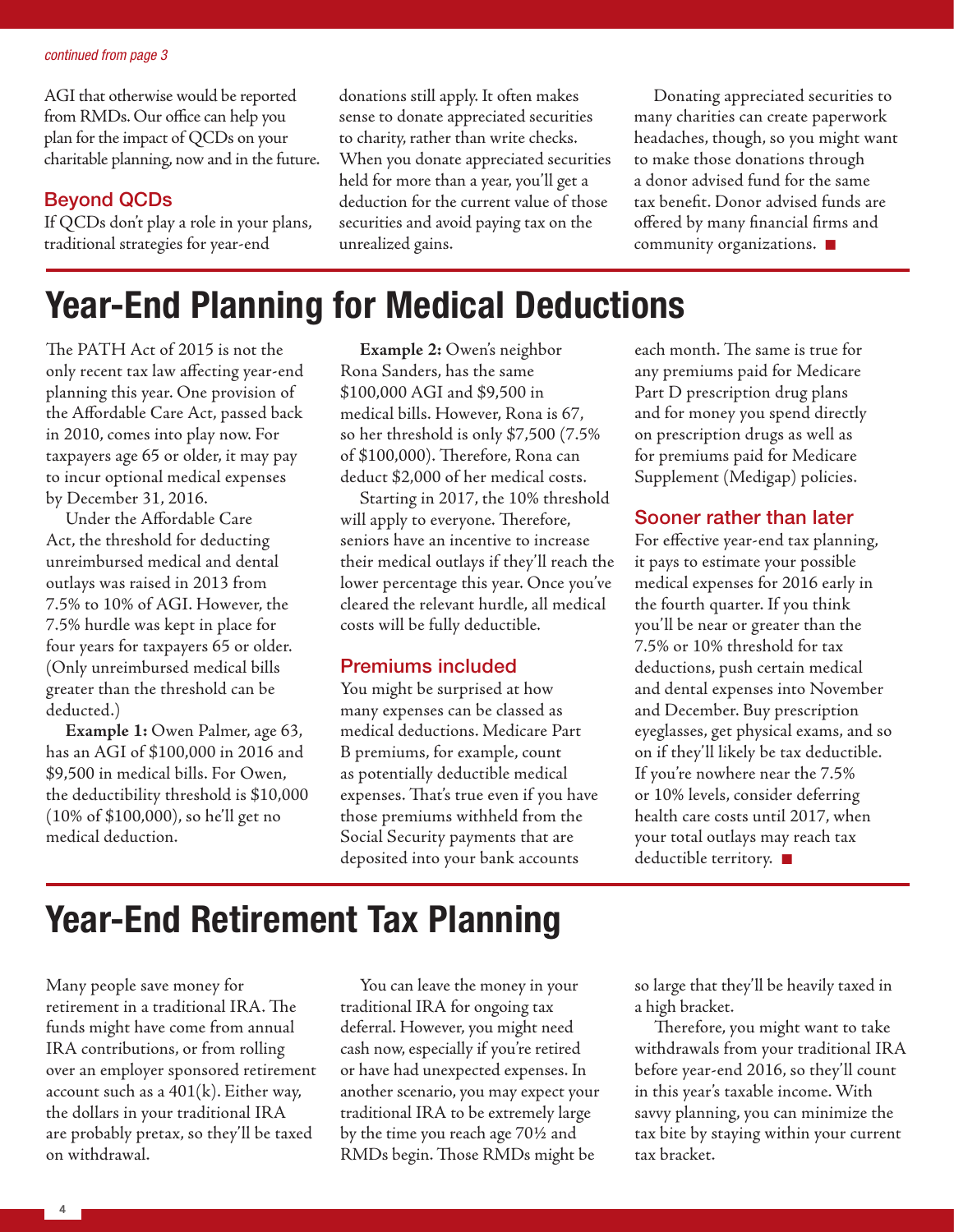

**Example 1:** Greg and Heidi Jackson's taxable income last year was \$100,000. They expect their taxable income to be about the same this year. In 2016, the 25% bracket goes up to \$151,900. Thus, the Jacksons can take as much as \$50,000 from their traditional IRAs before December 31 this year, without moving into a higher tax rate. They might withdraw, say, \$20,000 from their IRAs, pay \$5,000 in tax at a 25% rate, and have \$15,000 left for other purposes.

#### The right spot

If you're taking money from a traditional IRA, the best time may be between ages 59½ and 70½. After age 59½, the 10% early withdrawal penalty won't apply; before 70½, you won't be subject to RMDs, which will restrict your flexibility about IRA withdrawals.

If you're younger than 59½, you still might avoid the 10% penalty by qualifying for an exception. Several exceptions are available, including one for higher education expenses.

**Example 2:** Suppose Greg and Heidi Jackson from example 1 are both younger than 59½. If they take \$20,000 from their IRAs this

year, as indicated in that example, a \$2,000 (10% of \$20,000) penalty will be added to their \$5,000 (25%) tax bill. However, if the Jacksons pay at least \$20,000 in 2016 for their daughter's college bills, they can take that \$20,000 from their IRAs and owe the 25% income tax but not the penalty.

#### Canny conversions

After withdrawing funds from a traditional IRA at a low tax, unpenalized rate, you can use the after-tax dollars to pay college bills or for living expenses in retirement. If there is no immediate need for cash, you can move the money into a Roth IRA. After five years and age 59½, all withdrawals from a Roth IRA will be tax-free.

Converting traditional IRA money to a Roth IRA will trigger income tax. That might not be a major issue if you're staying in the 15%, 25%, or 28% tax brackets. However, if you convert too much, you could wind up moving into a higher bracket and paying more income tax than you'd like.

Fortunately, the tax code offers a solution to this potential problem. You can recharacterize (reverse) a Roth IRA conversion, in whole or in part, by October 15 of the following year, and owe tax only on the amount that stays in the Roth IRA.

**Example 3:** In the previous examples, Greg and Heidi Jackson expect to have around \$100,000 in taxable income this year. Their 25% tax bracket goes up to \$151,900 in 2016.

The Jacksons, hoping to convert as many dollars as possible at the 25% tax rate, convert \$50,000 of Greg's IRA to a Roth IRA by year-end 2016.

When the Jacksons prepare their income tax return for 2017, they learn that their 2016 taxable income was higher than expected. Not including the Roth IRA conversion, their taxable income was \$118,500. A full \$50,000 Roth IRA conversion would put part of the conversion amount into the 28% bracket, generating more tax than the Jacksons want to pay.

In this situation, the Jacksons could recharacterize enough of Greg's Roth IRA conversion to wind up with a \$33,400 conversion, retroactively. They would use up the full 25% tax bracket while the recharacterized dollars would return to Greg's traditional IRA, untaxed. If you are interested in this type of lookback fine tuning, our office can help you with a year-end Roth IRA conversion and a possible 2017 recharacterization.

#### Beyond IRAs

The 2016 contribution limit for  $401(k)$  plans is \$18,000 per participant plus \$6,000 if you're 50 or older by year-end. If you are not maximizing your 401(k) contributions and wish to put more into the plan this year for increased tax deferral, contact your plan administrator. Meanwhile, keep in mind that many retirement plans impose RMDs after age 70½. Make sure you're withdrawing at least the minimum amount, if you're required to do so, in order to avoid a 50% penalty on any shortfall.  $\blacksquare$ 

# **Year-End Business Tax Planning**

The PATH Act's many provisions also include a permanent increase in the amounts allowed under IRC Section

179, which permits rapid deduction (expensing) of funds spent for business equipment. For 2015, expensing

up to \$500,000 of equipment was allowed with no phaseout beginning at \$2 million of purchases. For 2016,